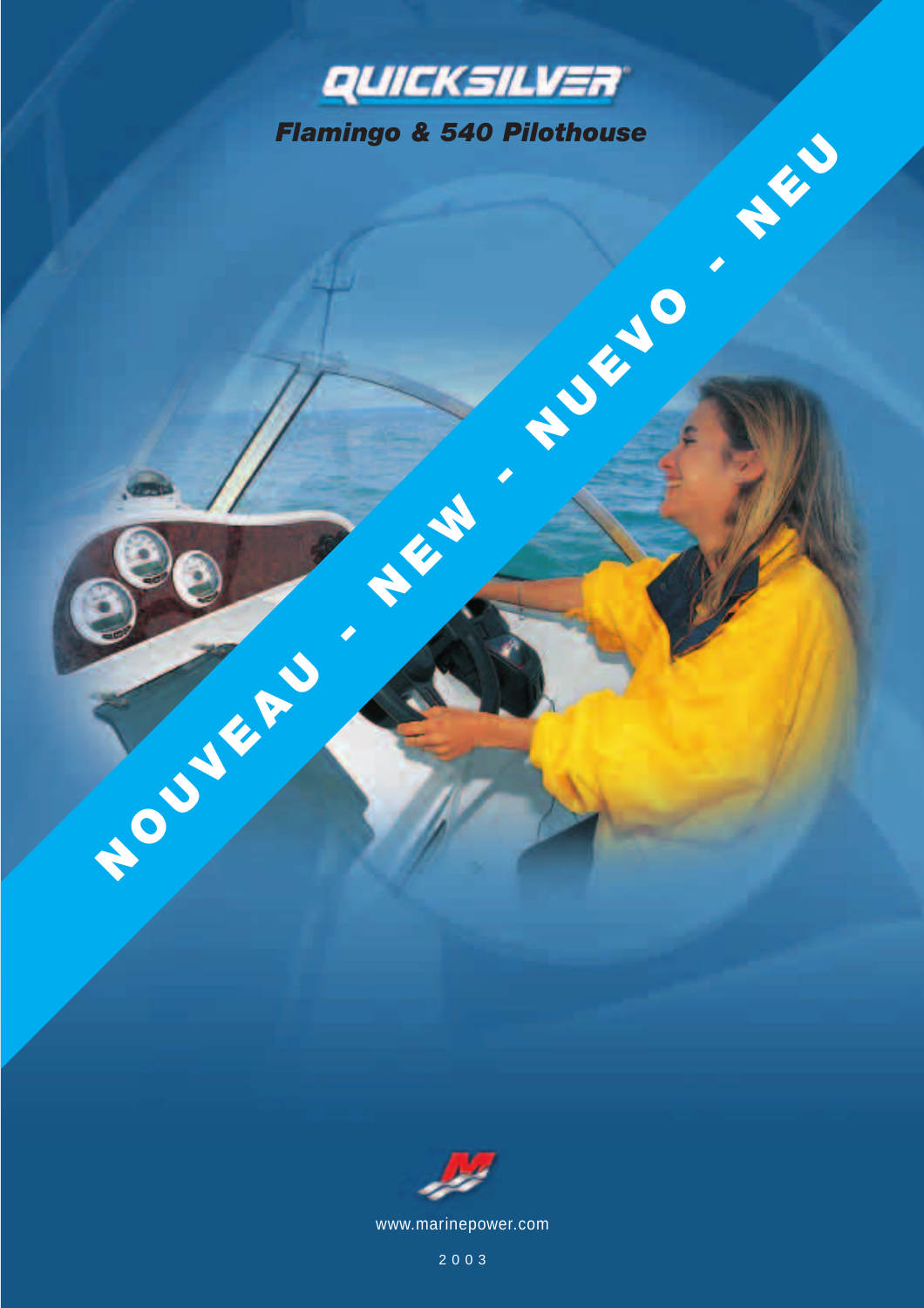### *Flamingo*



# *Flamingo*





| <b>Specifications</b>     | Flamingo       |
|---------------------------|----------------|
| Overall length (m)        | 5.15           |
| Overall beam (m)          | 2.28           |
| Draft (m)                 | 0.33           |
| Height (m)                | 1.40           |
| Weight (kg)               | 570            |
| <b>Cushions - Berths</b>  | $\mathfrak{p}$ |
| <b>Number of people</b>   | 5              |
| <b>Maximum power (HP)</b> | 90             |
| <b>Maximum power (kW)</b> | 67             |
| <b>CE</b> category        | $CF-"C"$       |
| Max. engine weight (kg)   | 145            |
|                           |                |

#### *Standard Equipment*

Anchor Locker • Pulpit • Bench Seat • Storage<br>Lockers • Cushions - Berths • Swim Ladder • Grab<br>Rails • Windshield • Bilge Pump • Rodholders •<br>Cockpit Upholstery • Cleats





**Flamingo.** Extra storage is provided under the V-berth.



**Flamingo.** A standard well placed anchor locker makes anchoring easy.



**Flamingo.** With two V-berths, you can even overnight on this boat.



**Flamingo.** The fisherman is fully catered for.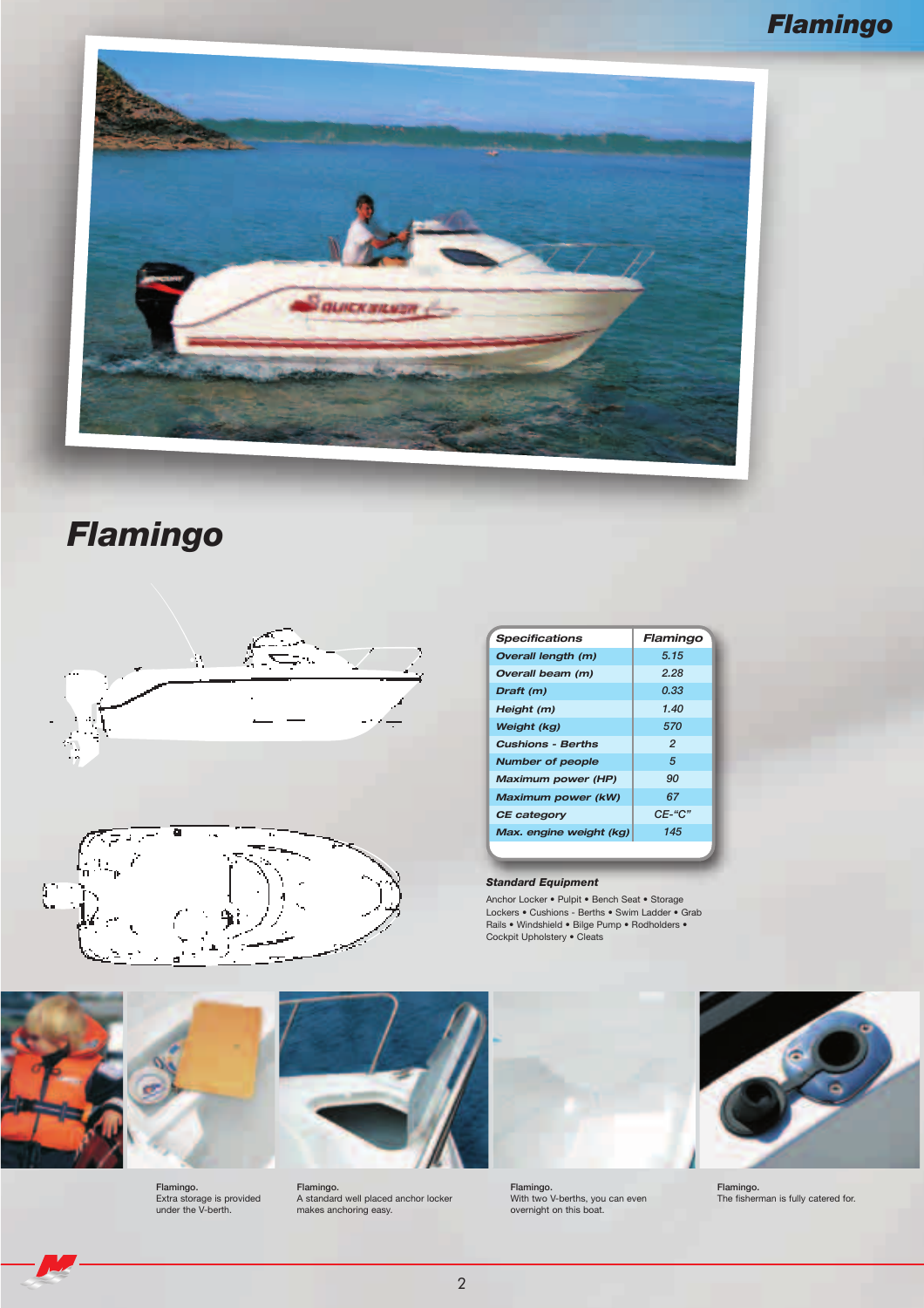

## *540 Pilothouse*



| <b>Specifications</b>     | 540           |
|---------------------------|---------------|
| Overall length (m)        | 5.45          |
| Overall beam (m)          | 2.47          |
| Draft (m)                 | 0.42          |
| Height (m)                | 1.90          |
| Weight (kg)               | 850           |
| <b>Cushions - Berths</b>  | 2             |
| <b>Number of people</b>   | 5             |
| Maximum power (HP)        | 90            |
| <b>Maximum power (kW)</b> | 67            |
| <b>CE</b> category        | $CE$ -" $C$ " |
| Max. engine weight (kg)   | 185           |
|                           |               |

#### *Standard Equipment*

Anchor Locker • Pulpit • Bench Seat • Storage Lockers • Cushions - Berths • Bow Sheave • Swim Ladder • Windscreen Wiper • Navigation Lights • Grab Rails • Opening Deck Hatch • Windshield • Bilge Pump • Rodholders • Cooker • Built-in Fuel Tank • Cockpit Upholstery • Co-Pilot Seat • Cleats

Easy-opening ventilation for the cabin.



There is an exclusive, easy roll-down closure to the cabin.

A pair of V-berths are forward of the helm.